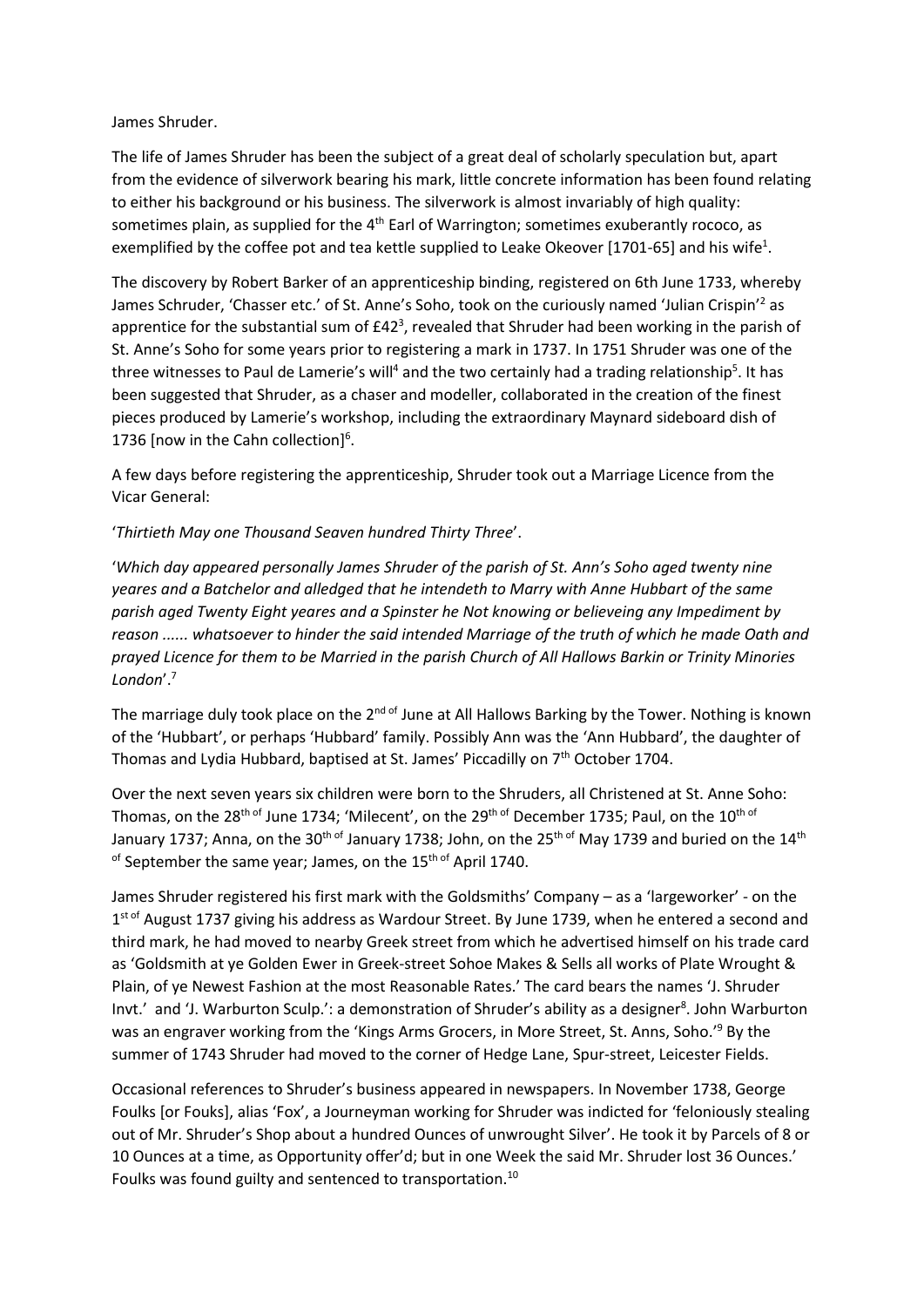There were also advertisements for the recovery of lost property. On Saturday  $17<sup>th</sup>$  September 1743, the 'Daily Advertiser' carried the following:

Lost on Saturday Night last, coming from Ranelagh-House, a Silver Watch, the Maker's Name James Vaulove, with a red Leather String, and a white Stone Seal, with a Head engrav'd on it. Whoever brings it to Mr. James Struders, Goldsmith, at the Golden Ewer in Spur-Street, Leicester-Square, or to Mr. St. John, in St. Martin's Street, next a Baker's, shall have three Guineas and a Half Reward, and no Questions ask'd; if pawned or sold, pray give Notice as above, and your Money shall be repaid, with Thanks. No greater Reward will be offer'd.<sup>'11</sup>

On the 17<sup>th of</sup> April 1744, the 'Daily Advertiser' carried another advertisement, this time for a pistol. Interestingly Shruder is known to have made silver mounts for a fowling piece by Cahtman [Royal Collection Windsor Castle 1904].

'April 16, 1744. Lost, between Hounslow and London, a small screw Pistol, mounted in Silver, the Maker's Name Picksatt, London. Whoever brings it to Mr. James Shruder, Goldsmith, at the Golden Ewer, the Corner of Hedge-Lane, Leicester-Square, shall receive a Guinea Reward, and no Questions ask'd. Note. No greater Reward will be offer'd.'<sup>12</sup>

Again, on the 5<sup>th of</sup> March 1745, the same newspaper carried:

'Dropt on Friday last, between the Grey-hound Tavern in the Strand and Charing-Cross, a Saphire Ring set round with Brilliants, one on each Side. Whoever brings it to Mr. Shruder, Goldsmith, at the Golden Ewer in Spur-Street, Leicester-Fields, shall have Five Guineas Reward; or if the Ring should be offer'd to be sold or pledg'd, the Person stopping it shall be entitled to the same Reward. Note. No greater Reward will be given.'<sup>13</sup>

Bon Mix bon Milos was admitted Janua Ett. 1740 Cischarge the Parish of anne in West in the Country of  $17 + 2$ midd.<br>midd. Iohn Holst Chaser in bishops Court in Aurham yard in the firand Aurham yard in the Itrand<br>weitespish St martins in the fields Wester Coun midd mistian Hillan Librensmith at the mi Christian Humm Simer Sinne in great fourn ssaw haves in the fields<br>pish St Gileses in the fields Con Midd

Illus. above: the admission entry relating to Anne Shruder, Bethlem Hospital.

On the 24<sup>th of</sup> January 1741, nine months after giving birth to her sixth child, James, Ann Shruder was admitted to the Bethlem hospital in Moorfields. She was discharged on November the 8<sup>th</sup> 1742.<sup>14</sup> No record survives of the reason for her admission, but post-natal depression seems most likely. The warrant for her admission was signed by Edward Holloway, a city distiller, who served as Treasurer of the Hospital. Surities were provided by: '*Mr. John Holst, Chaser in bishop's Court in Durham yard in the Strand*' and '*Mr Christian Hillan Silversmith at the Golden Ball near the Seven Dials in great Earl Street St. Gileses in the fields*.' On admission, all patients were required to have sureties to put up a bond to cover any additional payments required. The Hospital paid for care, but other costs,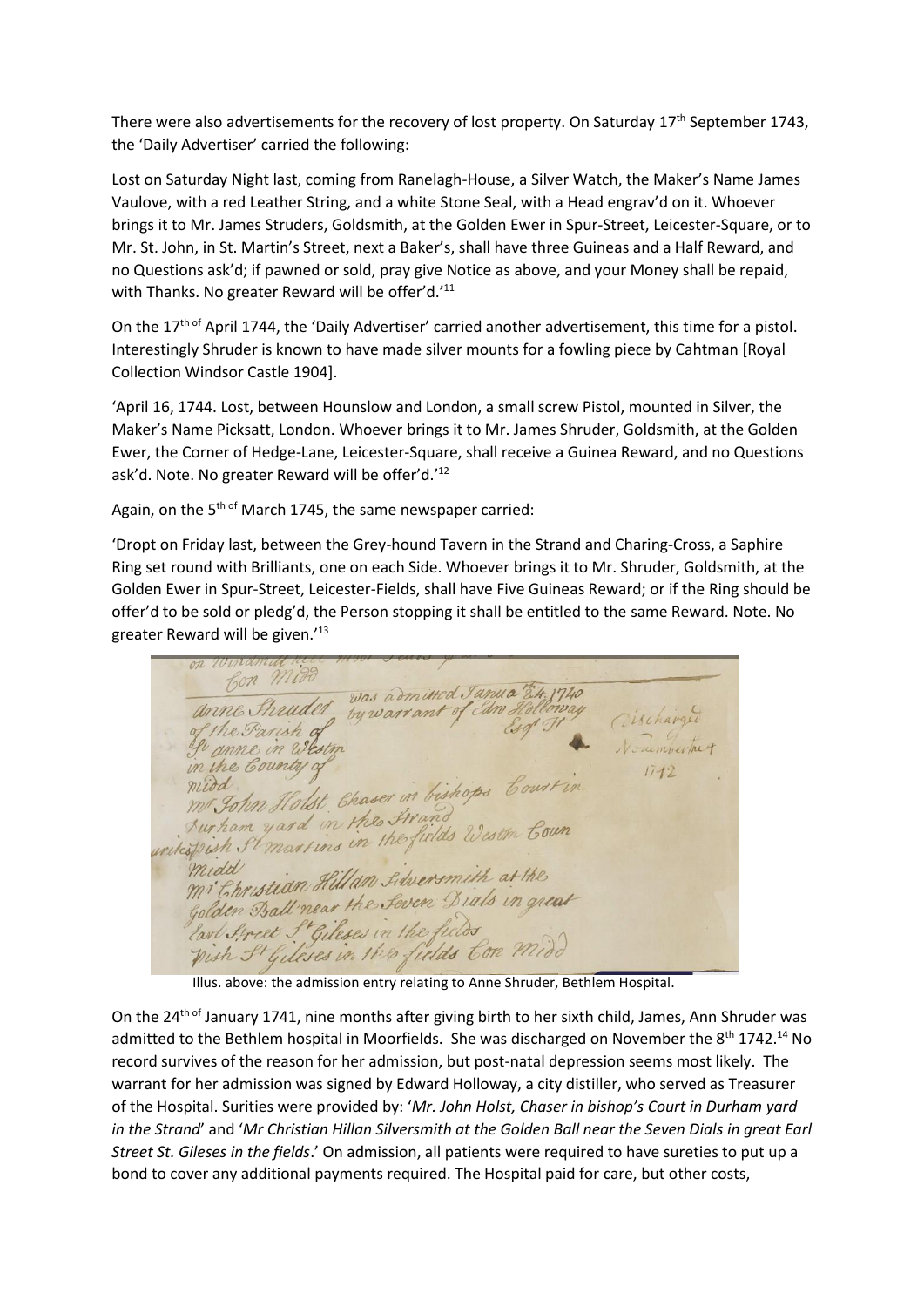including transport, funerals etc. would be met from the sureties. It was unusual for the sureties to be spouses or parents, although they were sometimes relatives.<sup>15</sup>

The two sureties in this instance, Holst and Hillan, were clearly not only business contacts but family friends. Hillan's name suggests a German origin and Holst was a member of a Scandinavian and German Lutheran community in London.

## Christian Hillan.

Hillan had entered his first mark, as a largeworker, on the 20<sup>th of</sup> April 1736, giving an address in Bishop's Court, Durham Yard – the address given by Holst in 1740 as a surety for Ann Shruder. Hillan had moved to Great Earl Street at the time of entering his second mark on 4<sup>th</sup> June 1739 and then to the 'Crown and Golden Ball' in Compton Street when entering his third mark.

Hillan's surviving silverwork is invariably in the rococo manner and varies from the curiously idiosyncratic to the exceptionally fine. The 'silver dog' value 12 shillings stolen from his shop in 1724 by George Cheek was surely an example of the curious<sup>16</sup>. How many of the pieces marked by Hillan might have been supplied by Shruder, or, indeed, vice versa, requires a closer investigation.

Hillan's business ended abruptly when he was refused further credit by the silver refiner, John Foxall – who was also, of course, the refiner who supplied de Lamerie. By the end of August 1743, Hillan had disappeared – perhaps travelling back to Germany – and his Compton Street premises were occupied by William Cripps, who entered his first mark from there on the  $31<sup>st of</sup>$  August 1743. A case was brought in the Court of Chancery by Foxall [the '*orator*'] but the evidence is one-sided because Hillan did not respond. Foxall claimed:

'*3 or 4 years ago he became acquainted with one Christian Hillan late of London Working Silversmith (Defendant) and until the latter end of February last had frequent dealings with him – buying from him divers quantities of old fashioned plate and ingots of silver which he brought to Foxall as useless in his way of trade and fit only to be melted down and by selling to him diverse quantities of new Sterling silver fit to be used and worked up by him in his said trade of a working silversmith and by means of such their dealings the said Christian Hillan did become and was indebted to your orator upon the balance of Accounts in the month of February last in the sum of one hundred and four pounds and upwards no part of which sum he has at any time paid ...or made... any answer or satisfaction for ... and on or about the 21st or 22nd Day of February last the said Christian Hillan came to your Orator's House and did bring with him an Ingott of silver and likewise some old fashioned plate to be melted down which he delivered to your Orator's Servants for that Purpose and directed that the same should be weighed and at the same time he brought along with him and delivered his own book to your Orator's Servants wherein Entrys were made as well of the old plate and silver from time to time sold and delivered to your Orator and of the weight and quantity thereof as likewise of the new Sterling silver which he had from time to time Bought and been supplyed with .. and of the price thereof and your Orators Servants having received the said Ingott and likewise the old fashioned silver on Account of your Orator did proceed to weigh and did weigh the same in the Presence of the said Christian Hillan and the weight of the said Ingott was one hundred and six ounces and four pennyweights and no more and the weight of the said old Sterling plate was fifty six ounces and five pennyweights and no more and the same was accordingly entered in your orator's book and Creditt given to the said Christian Hillan on Account thereof and after the same had been done the said Christian Hillan did request.... that your orator would supply him with two hundred ounces or some other such large quantity of New Sterling Silver which he pretended to have occasion for to working in his way of trade and desired your orator to give him credit for which your orator*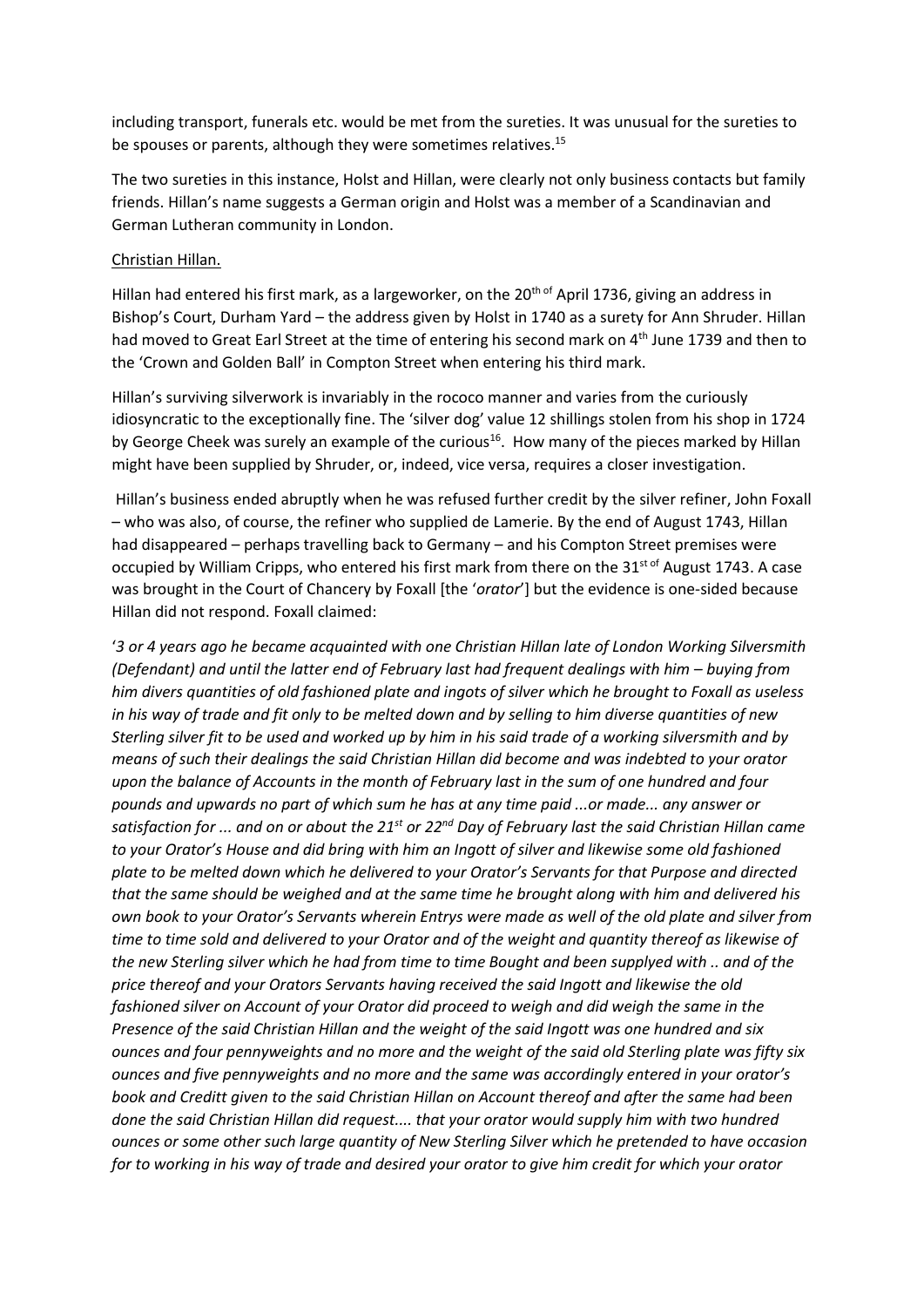*having then but an ill opinion of the ability and circumstances of the said Christian Hillan and thinking that he had already Creditted him too far absolutely refused to do which the said Christian Hillan pretending greatly to resent immediately snatched his own book from your orator's servants and refused to let them make any entry of the weight thereof therein which by your orator's orders they offered to do and to give his Account credit for the same*. ...'

Foxall stated that less than a week afterwards Christian Hillan sold off his Stock in trade and household goods and '*went away from his house and has ever since absconded and has not since paid to Foxall one penny of his debt*' *'notwithstanding the said Christian Hillan did some time afterwards send one or two persons to your orator to demand of him the said ingot of silver and old fashioned plate which had been so delivered and sold*' .. Foxall had refused to give it and told them that the silver on assay was '*worth forty three pounds fifteen shillings and ten pence and no more*  'viz. The ingot to be worth five shillings and four pence three farthings per ounce and no more and *the old sterling plate to be worth five shillings and seven pence per ounce and no more*'. Foxall further stated that last Easter term Hillan had caused an action of trover to be brought against him in the Court of Common Pleas for the value of the plate. The case had come before the Chief Justice in Trinity term last when, '*contrary to the opinion of the Chief Justice*', the Jury found for the Plaintiff and '*Forty three pounds fifteen shillings and ten pence damages*'... '*which your orator knowing the poverty of the said Christian Hillan and that there was no prospect of your orators being able to obtain even the remaining part of his said debt*' ' *chose to submit to the decision of the court*' and a judgement was entered against him '*for about fifty nine or sixty pounds'*. Foxall said that he has sought to offset this payment against the debt that he claims Hillan owes to him, but Hillan resolutely refused to accept that. Foxall therefore sought to prevent Hillan executing the judgement of the court of Common Pleas and to persuade the court of Chancery to allow the payment of the fifty nine or sixty pounds against the debt that Hillan has with him.

## John Holst.

John Holst was a second-generation immigrant. He was born on 22<sup>nd</sup> January 1704/5 to John and Mary Holst of St. Martin in the Fields and baptised in the parish church on the 27<sup>th</sup>. The family also attended the German Lutheran Church in the Savoy. Sven Holst, born in Copenhagen, and living in the same parish of St. Martin's, was possibly an uncle. Sven was one of the witnesses to the naturalisation of Nicholas Clausen, also a member of the Lutheran congregation at the Savoy<sup>17</sup>. In 1732, John, or Johann, Holst married Sophia Borrow, the daughter of another immigrant from Denmark, Mathew Borrow [Matthius Barrau]. Mathew had died in 1729 leaving the large part of his estate [nearly £1000] to Sophia, his only daughter<sup>18</sup>. In 1732 Holst took an apprentice, William Northwood, of St. Margaret's Westminster.<sup>19</sup> Holst died in 1752, intestate, his death recorded in the registers of the Lutheran church in the Savoy on the 26<sup>th of</sup> September. Sophia had died in 1748.

In June 1749, Bankruptcy proceeding were initiated against James Shruder. The petitioning creditor was George Hindmarsh who, as a specialist maker of waiters and salvers, had obviously been supplying Shruder<sup>20</sup>. A certificate was issued the following month. The bankruptcy did not, however, bring his business to an end. Silverwork struck with his mark appears as late as 1753<sup>21</sup>. Nevertheless, by the mid 1750's Shruder had given up his silversmithing business, moved to Great Marlborough Street, and turned instead to the manufacture of papier maché. <sup>22</sup>The material was used as an alternative to plaster in interior decoration and the manufacture of picture frames.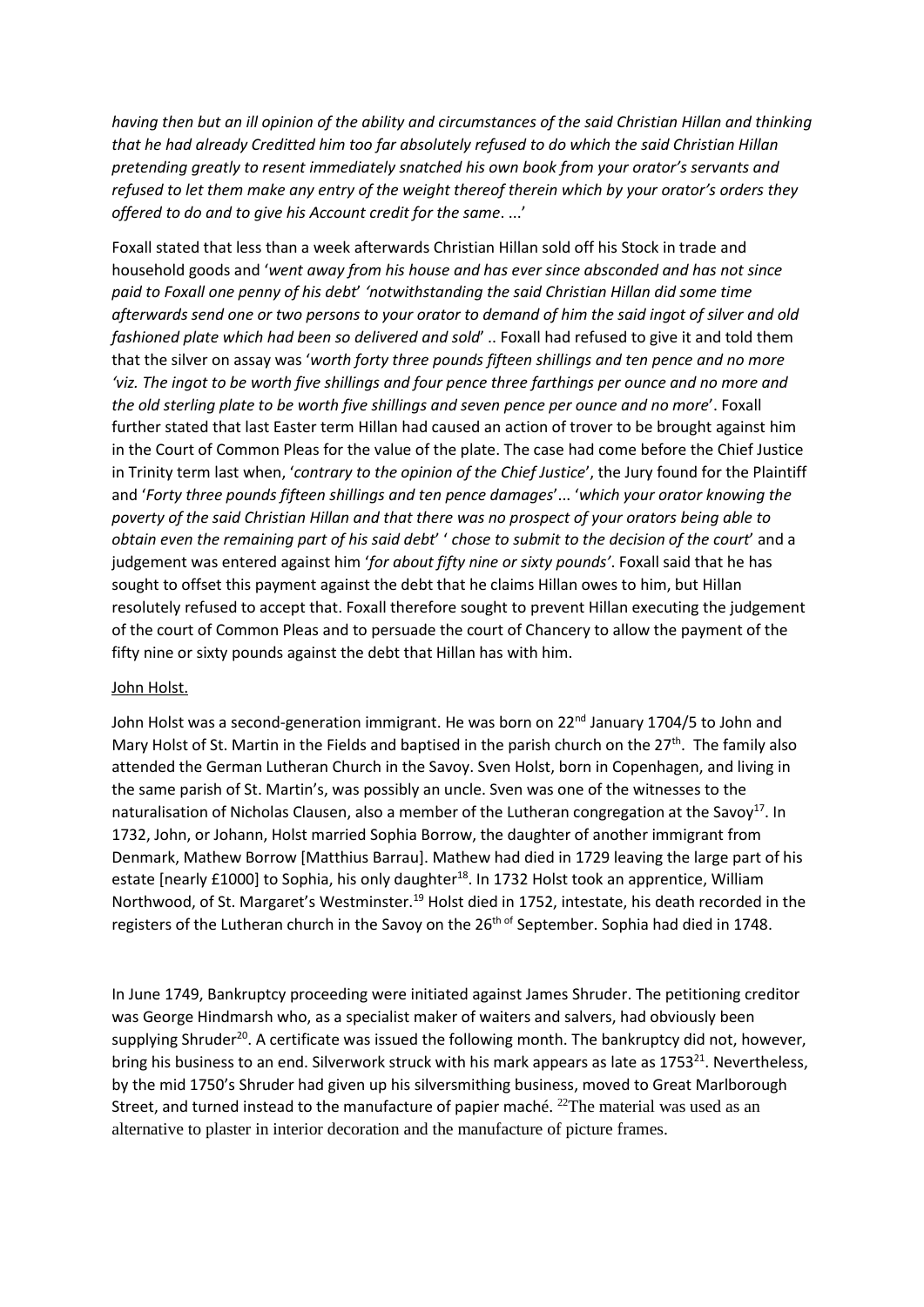Shruder showed an interest in poetry by subscribing towards the publication of 'Poems on Several Occasions', by Samuel Boyce in 1757 and in music by subscribing towards 'Twelve English Songs with their Symphonias', by Thomas Chilcot, published in 1750. He was also a Freemason and was made Steward of the United Grand Lodge in 1753<sup>23</sup>.

He died in 1765 and was buried on the  $22<sup>nd of</sup>$  December in St. Ann's Soho<sup>24</sup>. There was no will and administration of his estate was granted on the 28<sup>th of</sup> June 1766 to his widow, Anne. The 'Public Advertiser' of July  $11<sup>th</sup>$  carried notice of an impending auction of his effects<sup>25</sup>:

'*To be Sold by Auction. By Miles Nightingall, this Day, the 11th instant, By Order of the Administratix of Mr. James Shruder, Papier Maché Manufacturer, deceased, The Lease of his late Dwelling House, situated on the North side near the East End of Great Marlborough-street St. James, held by Lease of which there were eighty Years unexpired at Lady Day last, at the yearly Rent of 30l.* 

*The same Time will be sold, the Houshold Furniture, his curious Moulds, Casts, Utensils, Stock in Trade, and other Effects.* 

*To be viewed till the Sale, which will begin punctually at Twelve. The lease will be put up at One. Catalogues with particulars may be had as above. The Lease may be seen and further information concerning the Premises had, applying to Mr. Nightingall, in Golden-square*.'

There is no further record of Anne Shruder. It is possible that the Thomas Shruder, of Paper Buildings, Kings Bench Walk, named in a Chancery case in 1765/6 was James's eldest child. A Thomas Shruder emigrated to Georgia in about 1769 and became Notary Public in the town of Savannah. He died there in 1775.

<sup>&</sup>lt;sup>1</sup> For the Coffee pot, see VAM, M.312-1975; for the tea kettle, see the Gans Collection, Virginia Museum of Fine Arts.

<sup>&</sup>lt;sup>2</sup> Possibly, it has been suggested, a misspelling of a member of the Crespin family.

<sup>3</sup> In Arthur Grimwade, '*London Goldsmiths 1697-1837*', third edition, the sum is incorrectly given as £32.

<sup>4</sup> National Archives Prob 11/789/326

<sup>&</sup>lt;sup>5</sup> See, for example, the Cahn Collection for flatware by Lamerie overstruck by Shruder.

<sup>6</sup> See, for example, Helen Clifford, '*Paul de Lamerie and the organization of the London Goldsmiths*' Trade in the First Half of the Eighteenth Century', in 'Paul de Lamerie at the Sign of The Golden Ball', exhibition catalogue, Goldsmiths Hall, London 1990, p. 25. Clifford discusses the possibility that Shruder may have supplied the Ewer and Basin marked by George Wickes in 1735, as well as the coffee jug of 1738, marked by Lamerie [exhibition cat. 85], the Mountrath cup and cover of 1742 [exhib. cat. no. 90], a teapot of 1742